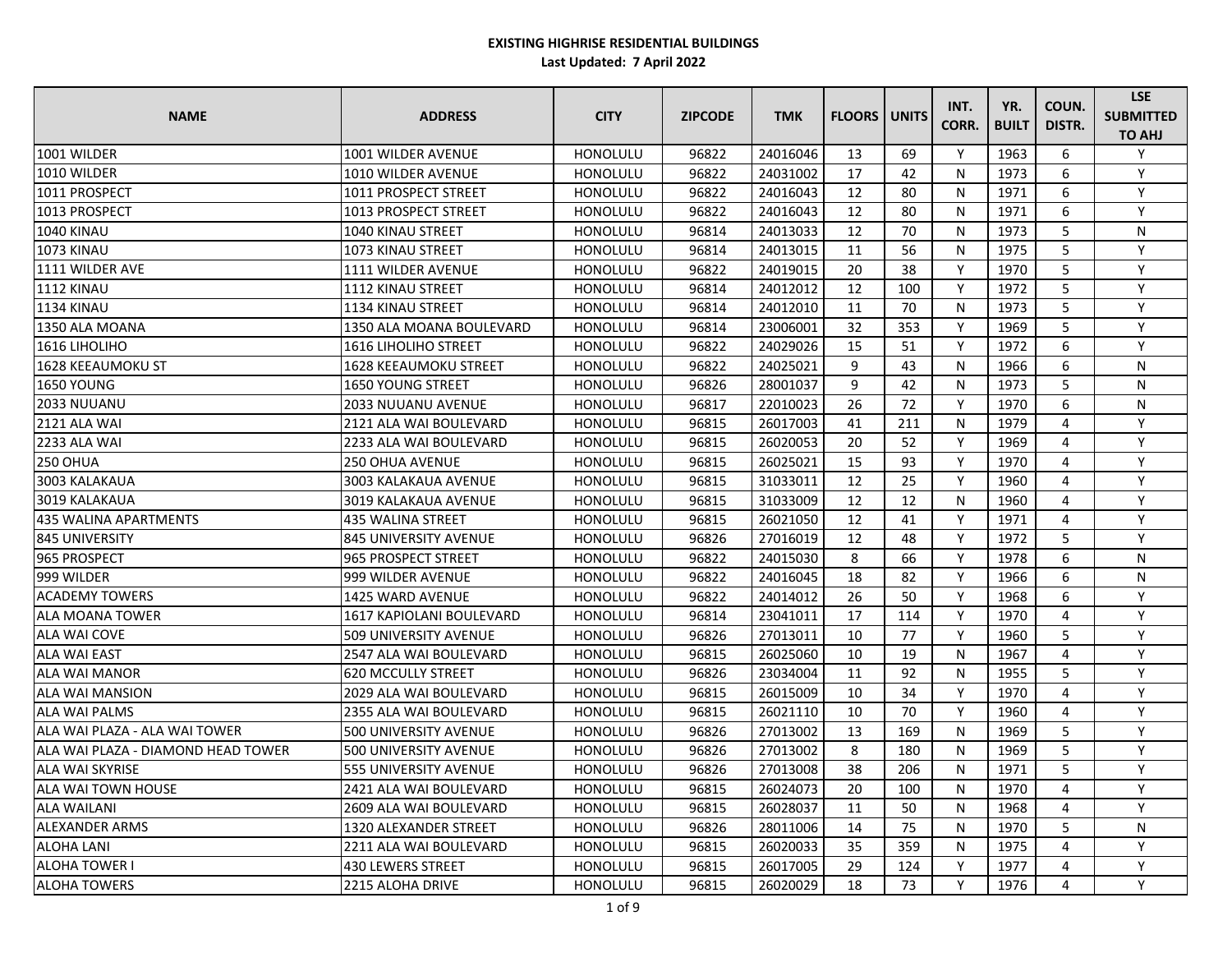| <b>NAME</b>                              | <b>ADDRESS</b>              | <b>CITY</b>     | <b>ZIPCODE</b> | <b>TMK</b> | <b>FLOORS</b> | <b>UNITS</b> | INT.<br>CORR. | YR.<br><b>BUILT</b> | COUN.<br>DISTR. | <b>LSE</b><br><b>SUBMITTED</b><br><b>TO AHJ</b> |
|------------------------------------------|-----------------------------|-----------------|----------------|------------|---------------|--------------|---------------|---------------------|-----------------|-------------------------------------------------|
| ANGA-ROA                                 | <b>1545 NEHOA STREET</b>    | <b>HONOLULU</b> | 96822          | 24023014   | 12            | 40           | Y             | 1972                | 6               | Y                                               |
| <b>ATKINSON PLAZA</b>                    | 475 ATKINSON DRIVE          | <b>HONOLULU</b> | 96814          | 23036011   | 19            | 127          | Y             | 1979                | 4               | Y                                               |
| <b>ATKINSON TOWERS</b>                   | 419A ATKINSON DRIVE         | <b>HONOLULU</b> | 96814          | 23036038   | 15            | 111          | N             | 1959                | 4               | Y                                               |
| <b>BANYAN TREE PLAZA</b>                 | <b>1212 PUNAHOU STREET</b>  | <b>HONOLULU</b> | 96826          | 24007002   | 35            | 240          | N             | 1972                | 5               | Y                                               |
| <b>BELLEVUE TOWERS</b>                   | <b>1309 WILDER AVENUE</b>   | <b>HONOLULU</b> | 96822          | 24021054   | 14            | 26           | N             | 1967                | 5               | Y                                               |
| <b>BIG SURF CONDOS</b>                   | 1690 ALA MOANA BOULEVARD    | <b>HONOLULU</b> | 96815          | 26011021   | 16            | 32           | Y             | 1970                | 4               | Y                                               |
| IBOULEVARD TOWERS                        | 2281 ALA WAI BOULEVARD      | <b>HONOLULU</b> | 96815          | 26021084   | 12            | 36           | N             | 1962                | 4               | N                                               |
| <b>CANAL HOUSE</b>                       | 2611 ALA WAI BOULEVARD      | <b>HONOLULU</b> | 96815          | 26028001   | 24            | 144          | N             | 1974                | 4               | Y                                               |
| <b>CANTERBURY PLACE</b>                  | 1910 ALA MOANA BOULEVARD    | <b>HONOLULU</b> | 96815          | 26007021   | 41            | 146          | Y             | 1978                | 4               | N                                               |
| CATHEDRAL POINT- BUILDING C              | 95-20 WAIHONU STREET        | MILILANI        | 96789          | 95012017   | 10            | 60           | N             | 1972                | $\overline{2}$  | Y                                               |
| CATHEDRAL POINT- BUILDING D              | 95-61 WAIKALANI DRIVE       | MILILANI        | 96789          | 95012017   | 11            | 66           | N             | 1972                | $2^{\circ}$     | Y                                               |
| <b>CENTRE COURT</b>                      | 199-15 KALALOA STREET       | <b>AIEA</b>     | 96701          | 99064025   | 9             | 63           | N             | 1974                | $\overline{7}$  | Y                                               |
| ICENTURY CENTER                          | 1750 KALAKAUA AVENUE        | HONOLULU        | 96826          | 23032007   | 41            | 298          | Y             | 1978                | 5               | $\mathsf{v}$                                    |
| <b>CENTURY WEST</b>                      | 3161 ALA ILIMA STREET       | <b>HONOLULU</b> | 96818          | 11060011   | 22            | 352          | Y             | 1972                | $\overline{7}$  | Y                                               |
| <b>CHATEAU WAIKIKI</b>                   | 411 HOBRON LANE             | <b>HONOLULU</b> | 96815          | 26012029   | 39            | 459          | Y             | 1975                | 4               | Y                                               |
| COLONNADE ON THE GREEN - BUILDING 2      | 98-707 IHO PLACE            | <b>AIEA</b>     | 96701          | 98011042   | 16            | 75           | N             | 1976                | 8               | Y                                               |
| ICOLONNADE ON THE GREEN - BUILDING 4     | 98-715 IHO PLACE            | <b>AIEA</b>     | 96701          | 98011042   | 14            | 70           | N             | 1976                | 8               | N                                               |
| COLONNADE ON THE GREEN - BUILDING 5      | 98-719 IHO PLACE            | <b>AIEA</b>     | 96701          | 98011042   | 14            | 65           | N             | 1976                | 8               | N                                               |
| <b>COLONY BEACH</b>                      | 2893 KALAKAUA AVENUE        | HONOLULU        | 96815          | 31032009   | 8             | 8            | N             | 1969                | 4               | N                                               |
| <b>COLONY SURF</b>                       | <b>2895 KALAKAUA AVENUE</b> | <b>HONOLULU</b> | 96815          | 31032010   | 20            | 172          | Y             | 1959                | 4               | Y                                               |
| <b>CORAL STRAND APARTMENTS</b>           | 2979 KALAKAUA AVENUE        | <b>HONOLULU</b> | 96815          | 31032003   | 11            | 42           | Y             | 1960                | 4               | Y                                               |
| <b>CORAL TERRACE</b>                     | 2222 ALOHA DRIVE            | <b>HONOLULU</b> | 96815          | 26020040   | 10            | 36           | Y             | 1969                | 4               | Y                                               |
| <b>COTY TOWER</b>                        | 731 AMANA STREET            | <b>HONOLULU</b> | 96814          | 23021011   | 16            | 61           | Y             | 1967                | 5               | Y                                               |
| <b>CRESCENT PARK AOAO</b>                | <b>2575 KUHIO AVENUE</b>    | <b>HONOLULU</b> | 96815          | 26027003   | 19            | 62           | Y             | 1970                | 4               | Y                                               |
| <b>CROWN THURSTON</b>                    | 1069 SPENCER STREET         | <b>HONOLULU</b> | 96822          | 24016004   | 12            | 50           | Y             | 1967                | 6               | Y                                               |
| <b>DIAMOND HEAD APARTMENTS</b>           | 2969 KALAKAUA AVENUE        | <b>HONOLULU</b> | 96815          | 31032004   | 13            | 55           | Y             | 1959                | 4               | Y                                               |
| IDIAMOND HEAD VISTA                      | 2600 PUALANI WAY            | <b>HONOLULU</b> | 96815          | 26028040   | 35            | 173          | Y             | 1975                | 4               | Y                                               |
| <b>DISCOVERY BAY</b>                     | 1778 ALA MOANA BOULEVARD    | <b>HONOLULU</b> | 96815          | 26012010   | 42            | 666          | Υ             | 1977                | 4               | Y                                               |
| <b>DOMINIS WEST</b>                      | 1419 DOMINIS STREET         | HONOLULU        | 96822          | 24024021   | 16            | 113          | N             | 1975                | 6               | N                                               |
| <b>DYNASTY TOWER</b>                     | 1031 ALA NAPUNANI STREET    | <b>HONOLULU</b> | 96818          | 11062042   | 12            | 48           | N             | 1969                |                 | V                                               |
| <b>EDEN GARDENS I</b>                    | <b>60 N KUAKINI STREET</b>  | <b>HONOLULU</b> | 96817          | 17011017   | 8             | 19           | Y             | 1980                | 6               | Y                                               |
| <b>FAIRWAY GARDENS</b>                   | 5210 LIKINI STREET          | <b>HONOLULU</b> | 96818          | 11058006   | 14            | 138          | N             | 1980                |                 | Υ                                               |
| <b>FAIRWAY MANOR</b>                     | 2465 ALA WAI BOULEVARD      | <b>HONOLULU</b> | 96815          | 26024085   | 13            | 52           | Υ             | 1968                | 4               | Y                                               |
| <b>FAIRWAY VILLA</b>                     | 2345 ALA WAI BOULEVARD      | <b>HONOLULU</b> | 96815          | 26021021   | 29            | 364          | Y             | 1974                | 4               | Y                                               |
| <b>FIVE REGENTS</b>                      | 2888 ALA ILIMA STREET       | <b>HONOLULU</b> | 96818          | 11062024   | 29            | 300          | N             | 1980                | $\overline{7}$  | Y                                               |
| <b>FOSTER TOWERS - RESIDENTIAL TOWER</b> | 2500 KALAKAUA AVENUE        | <b>HONOLULU</b> | 96815          | 26026014   | 26            | 127          | Y             | 1961                | 4               | Y                                               |
| <b>FOUR FOURTY FOUR</b>                  | 444 NAHUA STREET            | <b>HONOLULU</b> | 96815          | 26021049   | 23            | 192          | Y             | 1976                | 4               | Υ                                               |
| <b>FOUR PADDLE CONDOMINIUM</b>           | 2140 KUHIO AVENUE           | <b>HONOLULU</b> | 96815          | 26017057   | 25            | 250          | Y             | 1973                | 4               | Y                                               |
| <b>GOVERNOR CLEGHORN</b>                 | 225 KAIULANI AVENUE         | <b>HONOLULU</b> | 96815          | 26024097   | 16            | 90           | Y             | 1965                | 4               | Y                                               |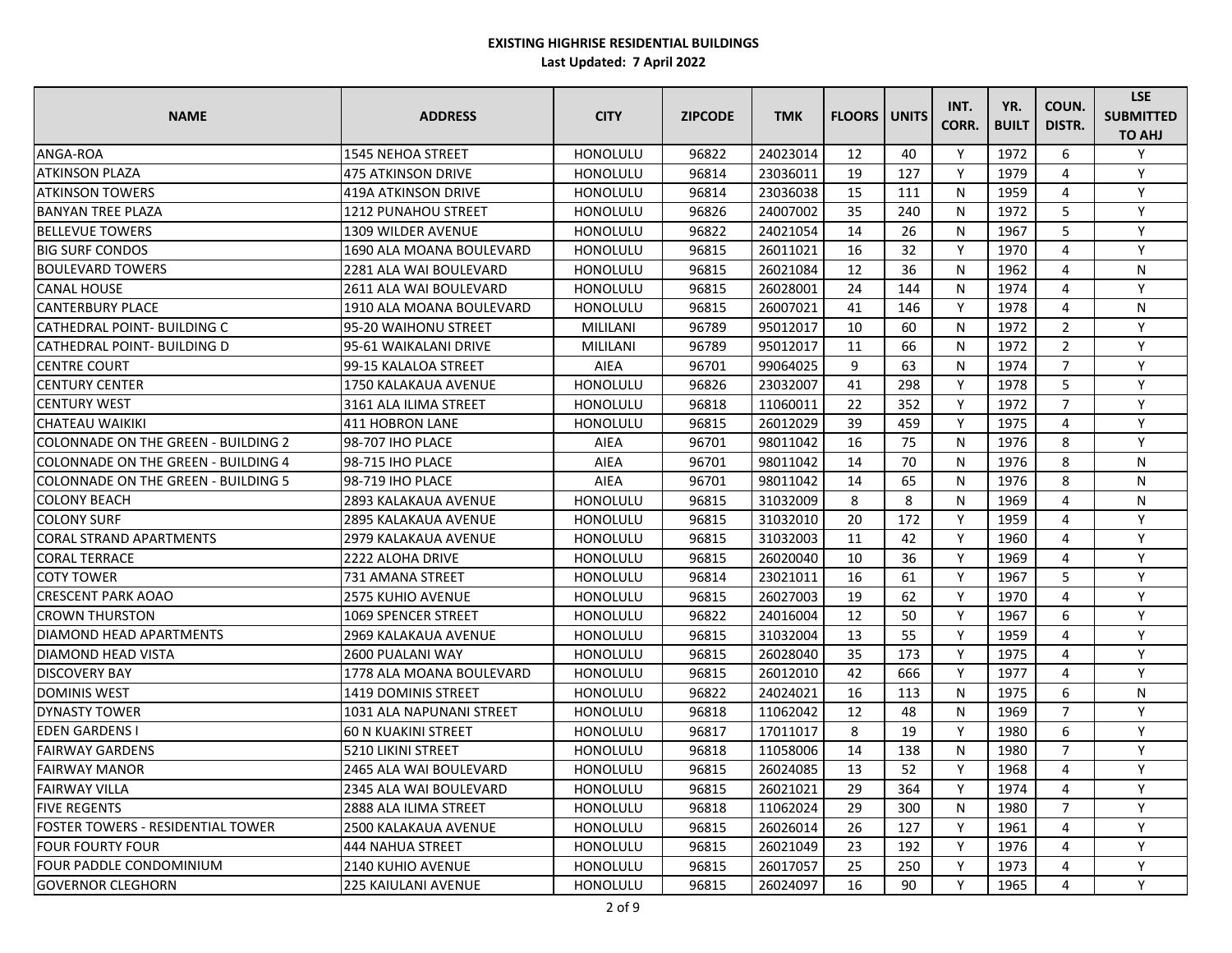| <b>NAME</b>                          | <b>ADDRESS</b>                 | <b>CITY</b>     | <b>ZIPCODE</b> | <b>TMK</b> | <b>FLOORS   UNITS</b> |     | INT.<br>CORR. | YR.<br><b>BUILT</b> | COUN.<br>DISTR. | <b>LSE</b><br><b>SUBMITTED</b><br><b>TO AHJ</b> |
|--------------------------------------|--------------------------------|-----------------|----------------|------------|-----------------------|-----|---------------|---------------------|-----------------|-------------------------------------------------|
| <b>GREENVIEW</b>                     | 1160 ALA NAPUNANI STREET       | HONOLULU        | 96818          | 11065016   | 19                    | 126 | N             | 1980                | $\overline{7}$  | Y                                               |
| <b>GREENWOOD</b>                     | 1128 ALA NAPUNANI STREET       | HONOLULU        | 96818          | 11065029   | 18                    | 153 | N             | 1972                | $\overline{7}$  | N                                               |
| H & M (A) APARTMENTS                 | 777 PAANI STREET               | HONOLULU        | 96826          | 27006022   | 17                    | 78  | Y             | 1970                | 5               | N                                               |
| <b>H &amp; M APARTMENTS</b>          | 2211 DATE STREET               | <b>HONOLULU</b> | 96826          | 27006022   | 10                    | 36  | Y             | 1970                | 5               | N                                               |
| HAIKU HALE - BUILDING C              | 46-283 KAHUHIPA STREET         | <b>KANEOHE</b>  | 96744          | 46031019   | 14                    | 112 | N             | 1975                | 3               | N                                               |
| HALAWA VIEW APARTMENTS - BUILDING A  | 99-9 KALALOA STREET            | AIEA            | 96701          | 99003026   | 14                    | 121 | N             | 1971                | $\overline{7}$  | N                                               |
| <b>HALE ANAOLE BLDG A</b>            | 46-255 KAHUHIPA STREET         | <b>KANEOHE</b>  | 96744          | 46031016   | 13                    | 72  | N             | 1975                | 3               | Y                                               |
| <b>HALE KULANUI</b>                  | <b>2740 KUILEI STREET</b>      | HONOLULU        | 96826          | 27017004   | 27                    | 180 | N             | 1975                | 5               | Y                                               |
| <b>HALE LUANA</b>                    | 1215 ALEXANDER STREET          | HONOLULU        | 96826          | 28010024   | 13                    | 96  | N             | 1974                | 5               | N                                               |
| <b>HALE MOANI</b>                    | 2115 ALA WAI BOULEVARD         | HONOLULU        | 96815          | 26017016   | 15                    | 69  | Y             | 1971                | 4               | Y                                               |
| <b>HALE O KALANI TOWERS</b>          | 1702 KEWALO STREET             | HONOLULU        | 96822          | 24028001   | 13                    | 100 | N             | 1964                | 6               | Y                                               |
| <b>HALE O PUMEHANA</b>               | 757 KINALAU PLACE              | HONOLULU        | 96813          | 21040014   | 17                    | 70  | N             | 1974                | 6               | Y                                               |
| HARBOR SQUARE - HARBOR TOWER         | <b>700 RICHARDS STREET</b>     | HONOLULU        | 96813          | 21016015   | 26                    | 200 | Y             | 1972                | 6               | Y                                               |
| HARBOR SQUARE - TOWN TOWER           | <b>225 QUEEN STREET</b>        | HONOLULU        | 96813          | 21016015   | 26                    | 160 | Y             | 1972                | 6               | Y                                               |
| <b>HARBOR VIEW PLAZA</b>             | 1676 ALA MOANA BOULEVARD       | HONOLULU        | 96815          | 26011023   | 14                    | 140 | N             | 1966                | 4               | Y                                               |
| <b>HARBOUR RIDGE</b>                 | 3045 ALA NAPUAA PLACE          | HONOLULU        | 96818          | 11061012   | 18                    | 320 | Y             | 1975                | $\overline{7}$  | Y                                               |
| <b>HAWAIIAN CROWN APARTMENTS</b>     | <b>236 LILIUOKALANI AVENUE</b> | <b>HONOLULU</b> | 96815          | 26024032   | 9                     | 36  | N             | 1966                | 4               | Y                                               |
| <b>HAWAIIAN PRINCESS AT MAKAHA</b>   | 84-1021 LAHILAHI STREET        | WAIANAE         | 96792          | 84004006   | 16                    | 122 | N             | 1979                | $\mathbf{1}$    | Y                                               |
| <b>HERITAGE HOUSE - RESIDENTIAL</b>  | 6710 HAWAII KAI DRIVE          | HONOLULU        | 96825          | 39070003   | 17                    | 135 | N             | 1974                | 4               | Y                                               |
| <b>HOLIDAY LAKEVIEW</b>              | 949 ALA NANALA STREET          | HONOLULU        | 96818          | 11058013   | 16                    | 60  | N             | 1972                | $\overline{7}$  | Y                                               |
| <b>HOLIDAY MANOR</b>                 | 1650 KANUNU STREET             | HONOLULU        | 96826          | 23019061   | 14                    | 225 | Y             | 1965                | 5               | Y                                               |
| <b>HOLIDAY VILLAGE</b>               | 750 AMANA STREET               | HONOLULU        | 96814          | 23021028   | 20                    | 238 | Y             | 1965                | 5               | Y                                               |
| <b>HONO HALE TOWERS - BUILDING A</b> | <b>2637 KUILEI STREET</b>      | HONOLULU        | 96826          | 27017020   | 13                    | 67  | Y             | 1969                | 5               | Y                                               |
| HONO HALE TOWERS - BUILDING B        | 2651 KUILEI STREET             | HONOLULU        | 96826          | 27017020   | 13                    | 68  | Y             | 1969                | 5               | Y                                               |
| HONO HALE TOWERS - BUILDING C        | <b>2648 KUILEI STREET</b>      | HONOLULU        | 96826          | 27017020   | 13                    | 66  | N             | 1969                | 5               | Y                                               |
| <b>ILANIWAI</b>                      | 975 ALA LILIKOI STREET         | HONOLULU        | 96818          | 11059028   | 10                    | 36  | N             | 1974                | $\overline{7}$  | Y                                               |
| ILIKAI MARINA APARTMENT BUILDING     | 1765 ALA MOANA BOULEVARD       | HONOLULU        | 96815          | 26010002   | 18                    | 261 | Y             | 1967                | 4               | Y                                               |
| <b>JASON APARTMENTS</b>              | 1415 PUNAHOU STREET            | <b>HONOLULU</b> | 96822          | 28012022   | 10                    | 48  | Y             | 1973                | 5               | Y                                               |
| <b>KA HALE MOI I</b>                 | <b>666 PROSPECT STREET</b>     | HONOLULU        | 96813          | 22004022   | 8                     | 65  | Υ             | 1970                | 6               | Y                                               |
| KAAHUMANU PLAZA                      | 1122 KINAU STREET              | HONOLULU        | 96814          | 24012011   | 10                    | 64  | N             | 1972                | 5               | Y                                               |
| KAHALA TOWERS - BUILDING A           | 4300 WAIALAE AVENUE            | HONOLULU        | 96816          | 35017004   | 27                    | 154 | N             | 1967                | 4               | Y                                               |
| KAHALA TOWERS - BUILDING B           | 4300 WAIALAE AVENUE            | HONOLULU        | 96816          | 35017004   | 14                    | 80  | N             | 1967                | 4               | Y                                               |
| KAHANA KAI                           | 3020 ALA NAPUAA PLACE          | <b>HONOLULU</b> | 96818          | 11061020   | 10                    | 39  | N             | 1969                |                 | Υ                                               |
| <b>KAILANI</b>                       | 440 LEWERS STREET              | HONOLULU        | 96815          | 26017031   | 15                    | 51  | Y             | 1970                | 4               | N                                               |
| <b>KAIMANA LANAIS</b>                | 2444 HIHIWAI STREET            | <b>HONOLULU</b> | 96826          | 27013023   | 24                    | 114 | Y             | 1974                | 5               | Υ                                               |
| <b>KAIMANA VILLA</b>                 | 2550 KUHIO AVENUE              | HONOLULU        | 96815          | 26028024   | 25                    | 114 | N             | 1978                | 4               | N                                               |
| <b>KAIMUKI JADE</b>                  | 1139 9TH AVENUE                | HONOLULU        | 96816          | 32005023   | 16                    | 72  | N             | 1965                | 5               | Y                                               |
| <b>KAIOLU SUNRISE</b>                | <b>430 KAIOLU STREET</b>       | HONOLULU        | 96815          | 26017060   | 11                    | 89  | Y             | 1961                |                 | N                                               |
| <b>KALAKAUA HOMES</b>                | <b>1545 KALAKAUA AVENUE</b>    | HONOLULU        | 96826          | 23019004   | 10                    | 123 | N             | 1972                | 5               | Y                                               |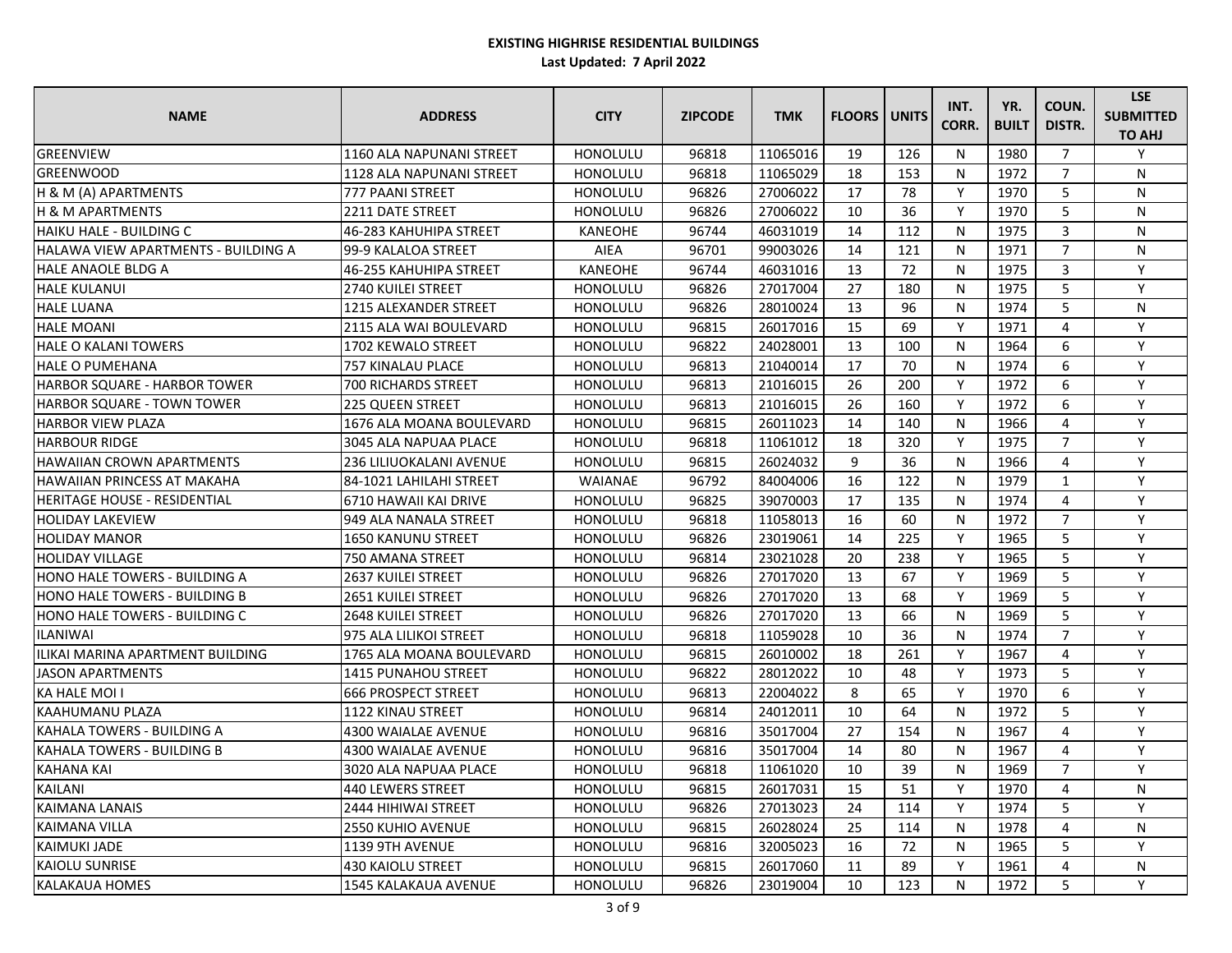| <b>NAME</b>                      | <b>ADDRESS</b>                 | <b>CITY</b>     | <b>ZIPCODE</b> | <b>TMK</b> | <b>FLOORS   UNITS</b> |     | INT.<br>CORR. | YR.<br><b>BUILT</b> | COUN.<br>DISTR. | <b>LSE</b><br><b>SUBMITTED</b><br><b>TO AHJ</b> |
|----------------------------------|--------------------------------|-----------------|----------------|------------|-----------------------|-----|---------------|---------------------|-----------------|-------------------------------------------------|
| <b>KALAKAUA SANDS</b>            | 1670 KALAKAUA AVENUE           | HONOLULU        | 96826          | 23023005   | 10                    | 54  | N             | 1968                | 5               | Y                                               |
| KALANIHUIA BUILDING              | 1220 AALA STREET               | HONOLULU        | 96817          | 17026006   | 15                    | 151 | N             | 1967                | $\overline{7}$  | Y                                               |
| <b>KAPIOLANI BEL-AIRE</b>        | 750 KAHEKA STREET              | <b>HONOLULU</b> | 96814          | 23021015   | 18                    | 96  | N             | 1969                | 5               | Y                                               |
| <b>KAPIOLANI GARDENS</b>         | 2439 KAPIOLANI BOULEVARD       | <b>HONOLULU</b> | 96826          | 27019001   | 20                    | 73  | N             | 1979                | 5               | N                                               |
| <b>KAPIOLANI MANOR</b>           | 1655 MAKALOA STREET            | HONOLULU        | 96814          | 23022052   | 27                    | 417 | Y             | 1971                | 5               | N                                               |
| <b>KAPIOLANI ROYALE</b>          | 2474 KAPIOLANI BOULEVARD       | <b>HONOLULU</b> | 96826          | 27014037   | 20                    | 68  | Y             | 1976                | 5               | Y                                               |
| KAPIOLANI TERRACE                | 1560 KANUNU STREET             | HONOLULU        | 96814          | 23017013   | 17                    | 264 | Y             | 1971                | 5               | Y                                               |
| <b>KAPIOLANI TOWERS</b>          | 1610 KANUNU STREET             | <b>HONOLULU</b> | 96826          | 23019067   | 16                    | 101 | Y             | 1965                | 5               | N                                               |
| KAPIOLANI TOWN HOUSE             | 1624 KANUNU STREET             | <b>HONOLULU</b> | 96826          | 23019065   | 13                    | 89  | Y             | 1966                | 5               | Y                                               |
| <b>KAUALANA MANOR</b>            | 1941 CHURCH LANE               | <b>HONOLULU</b> | 96826          | 27027025   | 8                     | 70  | N             | 1971                | 5               | N                                               |
| IKAUHALE CONDOS                  | 99-60 KAUHALE STREET           | AIEA            | 96701          | 99040052   | 10                    | 68  | $\mathsf{N}$  | 1970                | 8               | N                                               |
| lkauluwela 1                     | 1450 AALA STREET               | HONOLULU        | 96817          | 17023039   | 22                    | 126 | Y             | 1970                | $\overline{7}$  | Y                                               |
| <b>KEALANI CONDOMINIUM</b>       | 12533 ALA WAI BOULEVARD        | <b>HONOLULU</b> | 96815          | 26025001   | 15                    | 53  | Y             | 1970                | 4               | N                                               |
| <b>KEMOO BY THE LAKE</b>         | 1830 WILIKINA DRIVE            | <b>WAHIAWA</b>  | 96786          | 73012014   | 10                    | 105 | Y             | 1971                | $\overline{2}$  | Y                                               |
| <b>KEOLA HOONANEA</b>            | 1465 AALA STREET               | <b>HONOLULU</b> | 96817          | 17023036   | 22                    | 175 | Y             | 1971                | $\overline{7}$  | Y                                               |
| <b>KEONI ANA APARTMENTS</b>      | <b>430 KEONIANA STREET</b>     | <b>HONOLULU</b> | 96815          | 26015050   | 21                    | 184 | Y             | 1976                | 4               | Y                                               |
| IKINAU LANAIS                    | 775 KINALAU PLACE              | <b>HONOLULU</b> | 96813          | 21040003   | 22                    | 183 | Y             | 1976                | 6               | Y                                               |
| KINAU TERRACE                    | 1032 KINAU STREET              | HONOLULU        | 96814          | 24013073   | 9                     | 12  | Y             | 1982                | 5               | N                                               |
| KINAU VILLA - BUILDING D         | 827 KINAU STREET               | <b>HONOLULU</b> | 96813          | 21041024   | 8                     | 48  | Y             | 1956                | 6               | Y                                               |
| <b>KING KALANI</b>               | <b>303 LILIUOKALANI AVENUE</b> | <b>HONOLULU</b> | 96815          | 26025048   | 12                    | 44  | Y             | 1968                | 4               | Y                                               |
| <b>KING MANOR</b>                | <b>818 S KING STREET</b>       | <b>HONOLULU</b> | 96813          | 21042001   | 21                    | 115 | Y             | 1970                | 6               | Y                                               |
| <b>KING'S TERRACE</b>            | <b>2920 SOUTH KING STREET</b>  | <b>HONOLULU</b> | 96826          | 27028035   | 10                    | 68  | N             | 1971                | 5               | N                                               |
| KUHIO AT WAIKIKI                 | 2450 PRINCE EDWARD STREET      | <b>HONOLULU</b> | 96815          | 26023072   | 15                    | 91  | Y             | 1970                | 4               | Y                                               |
| <b>KUHIO PLAZA</b>               | 2442 KUHIO AVENUE              | <b>HONOLULU</b> | 96815          | 26024014   | 11                    | 40  | Y             | 1966                | 4               | Y                                               |
| KUKUI PLAZA - DIAMOND HEAD TOWER | <b>55 S KUKUI STREET</b>       | <b>HONOLULU</b> | 96813          | 21004040   | 32                    | 454 | Y             | 1976                | 6               | ${\sf N}$                                       |
| <b>KUKUI PLAZA - EWA TOWER</b>   | 1255 NUUANU AVENUE             | <b>HONOLULU</b> | 96813          | 21004040   | 32                    | 404 | Y             | 1976                | 6               | ${\sf N}$                                       |
| LA CASA                          | <b>2092 KUHIO AVENUE</b>       | <b>HONOLULU</b> | 96815          | 26016009   | 25                    | 102 | N             | 1976                | 4               | Y                                               |
| <b>LAKESHORE TOWER</b>           | 2920 ALA ILIMA STREET          | <b>HONOLULU</b> | 96818          | 11062019   | 16                    | 96  | N             | 1970                | $\overline{7}$  | Y                                               |
| <b>LAKESIDE MANOR</b>            | 3030 ALA ILIMA STREET          | HONOLULU        | 96818          | 11058002   | 12                    | 88  | N             | 1973                | $\overline{7}$  | Υ                                               |
| <b>LAKESIDE WEST</b>             | 909 ALA NANALA STREET          | HONOLULU        | 96818          | 11058011   | 20                    | 76  | Υ             | 1973                |                 | Y                                               |
| <b>LAKEVIEW GARDENS</b>          | 1121 ALA NAPUNANI STREET       | <b>HONOLULU</b> | 96818          | 11065001   | 19                    | 76  | N             | 1971                | $7^{\circ}$     | Y                                               |
| <b>LAKEVIEW ROYAL</b>            | 801 ALA NIOI PLACE             | <b>HONOLULU</b> | 96818          | 11061015   | 14                    | 78  | N             | 1972                | $\overline{7}$  | Υ                                               |
| LAKEVIEW SANDS                   | 1099 ALA NAPUNANI STREET       | <b>HONOLULU</b> | 96818          | 11062051   | 11                    | 44  | N             | 1974                | 7               | Υ                                               |
| <b>LAKEVIEW TERRACE</b>          | 2889 ALA ILIMA STREET          | HONOLULU        | 96818          | 11062005   | 15                    | 28  | Y             | 1972                | $\overline{7}$  | N                                               |
| LEHUA MANOR                      | 2929 ALA ILIMA STREET          | <b>HONOLULU</b> | 96818          | 11062009   | 15                    | 56  | Υ             | 1972                |                 | N                                               |
| LEHUA NANI APARTMENTS            | 950 LEHUA AVENUE               | PEARL CITY      | 96782          | 97021020   | 9                     | 49  | Y             | 1974                | 8               | N                                               |
| <b>LEISURE HERITAGE</b>          | 311 OHUA AVENUE                | <b>HONOLULU</b> | 96815          | 26025015   | 14                    | 69  | Y             | 1974                | 4               | N                                               |
| LELE PONO CONDOMINIUM            | 98-99 UAO PLACE                | AIEA            | 96701          | 98039009   | 32                    | 300 | N             | 1976                | 8               | Υ                                               |
| <b>LILIHA SQUARE</b>             | 1425 LILIHA STREET             | HONOLULU        | 96817          | 17023008   | 18                    | 137 | Y             | 1975                |                 | N                                               |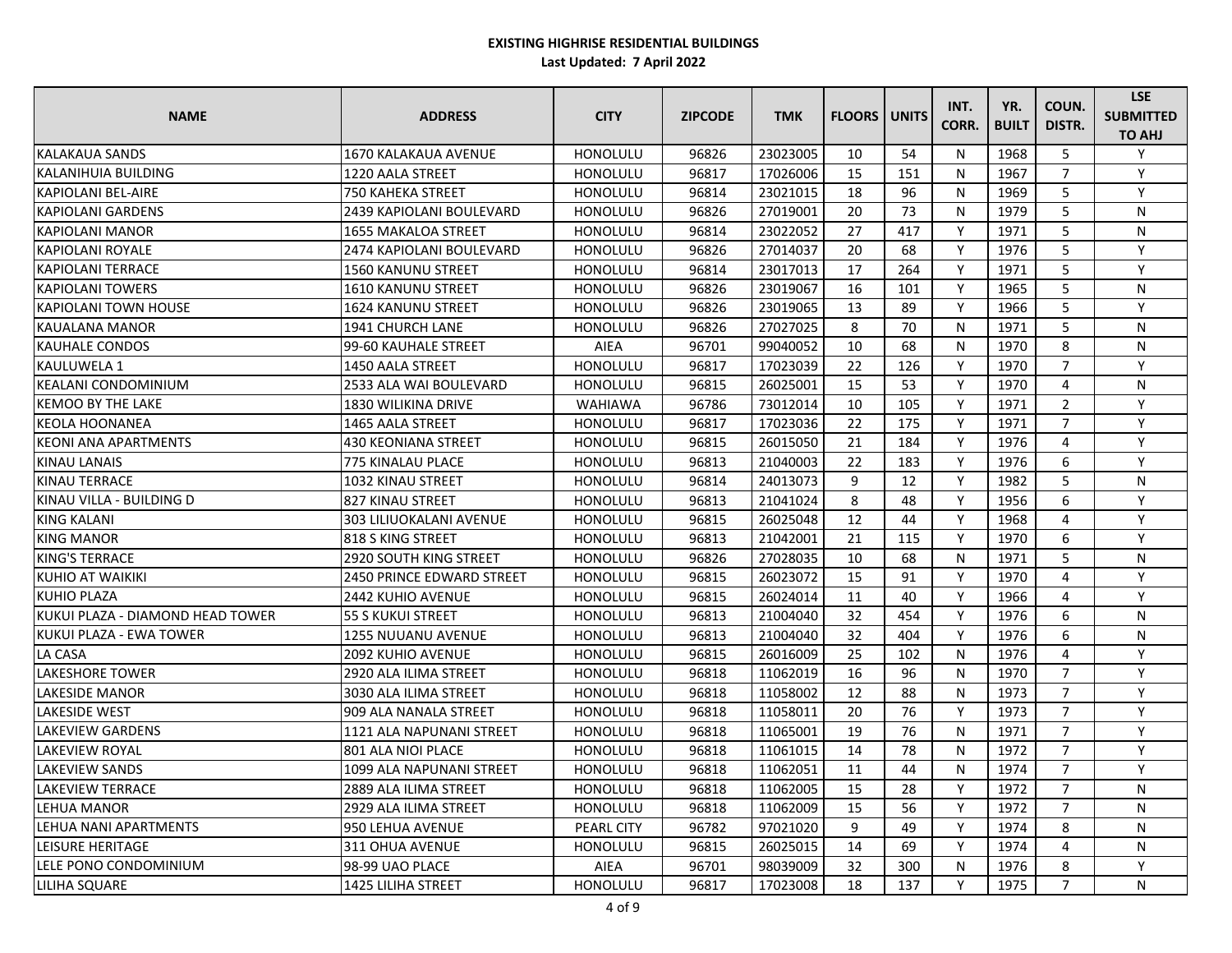| <b>NAME</b>                          | <b>ADDRESS</b>                 | <b>CITY</b>     | <b>ZIPCODE</b> | <b>TMK</b> | <b>FLOORS   UNITS</b> |     | INT.<br>CORR. | YR.<br><b>BUILT</b> | COUN.<br>DISTR. | <b>LSE</b><br><b>SUBMITTED</b><br><b>TO AHJ</b> |
|--------------------------------------|--------------------------------|-----------------|----------------|------------|-----------------------|-----|---------------|---------------------|-----------------|-------------------------------------------------|
| LILIUOKALANI PLAZA                   | <b>222 LILIUOKALANI STREET</b> | HONOLULU        | 96815          | 26024010   | 12                    | 48  | Y             | 1968                | 4               | N                                               |
| <b>LIME TREE</b>                     | <b>2015 LIME STREET</b>        | HONOLULU        | 96826          | 27003051   | 10                    | 56  | Y             | 1975                | 5               | Y                                               |
| <b>LUKEPANE COURT</b>                | 723 LUKEPANE AVENUE            | HONOLULU        | 96816          | 27035073   | 8                     | 14  | Y             | 1986                | 5               | N                                               |
| <b>LUNA-LIHO TOWERS</b>              | <b>1415 LIHOLIHO STREET</b>    | <b>HONOLULU</b> | 96822          | 24020019   | 12                    | 99  | N             | 1979                | 5               | Y                                               |
| LUNALILO TOWER                       | <b>710 LUNALILO STREET</b>     | <b>HONOLULU</b> | 96813          | 21040037   | 12                    | 83  | N             | 1974                | 4               | N                                               |
| MAKAHA VALLEY TOWERS - CORE 1        | 84-680 KILI DRIVE              | <b>WAIANAE</b>  | 96792          | 84002010   | 15                    | 142 | N             | 1969                | $\mathbf{1}$    | Y                                               |
| MAKAHA VALLEY TOWERS - CORE 2        | 84-710 KILI DRIVE              | <b>WAIANAE</b>  | 96792          | 84002010   | 17                    | 153 | N             | 1969                | 1               | Y                                               |
| <b>MAKAHA VALLEY TOWERS - CORE 3</b> | 84-740 KILI DRIVE              | WAIANAE         | 96792          | 84002010   | 17                    | 153 | N             | 1969                | $\mathbf{1}$    | Y                                               |
| <b>MAKAHA VALLEY TOWERS - CORE 4</b> | 84-770 KILI DRIVE              | WAIANAE         | 96792          | 84002010   | 15                    | 138 | N             | 1969                | $\mathbf{1}$    | Y                                               |
| <b>MAKEE AILANA</b>                  | <b>204 KAPAHULU AVENUE</b>     | HONOLULU        | 96815          | 26027002   | 14                    | 48  | N             | 1967                | 4               | Y                                               |
| <b>MAKIKI MANOR</b>                  | 1130 WILDER AVENUE             | HONOLULU        | 96822          | 24030051   | 20                    | 38  | Y             | 1970                | 6               | Y                                               |
| <b>MAKIKI PLAZA</b>                  | 1561 PENSACOLA STREET          | HONOLULU        | 96822          | 24019014   | 25                    | 131 | N             | 1979                | 5               | N                                               |
| <b>MAKIKI REGENT</b>                 | 1330 HEULU STREET              | <b>HONOLULU</b> | 96822          | 24025010   | 10                    | 18  | Y             | 1990                | 6               | N                                               |
| <b>MAKIKI ROYAL</b>                  | 1310 HEULU STREET              | HONOLULU        | 96822          | 24025073   | 22                    | 44  | Y             | 1970                | 6               | Y                                               |
| <b>MAKIKI TOWERS</b>                 | 1617 KEEAUMOKU STREET          | HONOLULU        | 96822          | 24024029   | 18                    | 136 | N             | 1965                | 6               | Y                                               |
| <b>MAKIKILANI PLAZA</b>              | <b>1560 THURSTON AVENUE</b>    | <b>HONOLULU</b> | 96822          | 24016005   | 12                    | 62  | Y             | 1972                | 6               | Y                                               |
| IMAKINI AT KINAU                     | 1050 KINAU STREET              | HONOLULU        | 96814          | 24013032   | 12                    | 96  | Y             | 1970                | 5               | Y                                               |
| <b>MAKUA ALII</b>                    | 1541 KALAKAUA AVENUE           | HONOLULU        | 96826          | 23019004   | 20                    | 210 | N             | 1972                | 5               | Y                                               |
| <b>MALULANI HALE</b>                 | 114 N KUAKINI STREET           | HONOLULU        | 96817          | 17014044   | 16                    | 140 | N             | 1975                | $\overline{7}$  | Y                                               |
| <b>MANOALANI APARTMENTS</b>          | 1629 WILDER AVENUE             | HONOLULU        | 96822          | 28012061   | 12                    | 32  | Y             | 1969                | 5               | Y                                               |
| <b>MARCO POLO</b>                    | 2333 KAPIOLANI BOULEVARD       | HONOLULU        | 96826          | 27004001   | 36                    | 572 | Y             | 1970                | 5               |                                                 |
| <b>MARINA TOWERS</b>                 | 1645 ALA WAI BOULEVARD         | HONOLULU        | 96815          | 26013018   | 15                    | 109 | Y             | 1966                | 4               | Y                                               |
| <b>MATLOCK HALE</b>                  | 1326 KEEAUMOKU STREET          | <b>HONOLULU</b> | 96814          | 24011056   | 9                     | 66  | N             | 1979                | 5               | Y                                               |
| MAUNA LUAN EAST                      | <b>501 HAHAIONE STREET</b>     | HONOLULU        | 96825          | 39070004   | 20                    | 217 | N             | 1975                | 4               | N                                               |
| <b>MAUNA LUAN WEST</b>               | <b>511 HAHAIONE STREET</b>     | HONOLULU        | 96825          | 39070004   | 20                    | 217 | N             | 1975                | 4               | N                                               |
| MAUNAIHI TERRACE                     | 1031 MAUNAIHI PLACE            | <b>HONOLULU</b> | 96822          | 24016023   | 11                    | 74  | Y             | 1969                | 6               | Y                                               |
| <b>MCCULLY VILLA</b>                 | 2121 ALGAROBA STREET           | HONOLULU        | 96826          | 27007055   | 15                    | 120 | Y             | 1975                | 5               | N                                               |
| <b>MERIDIAN EAST</b>                 | <b>14 AULIKE STREET</b>        | KAILUA          | 96734          | 43054013   | 11                    | 90  | N             | 1966                | $\mathbf{3}$    | Y                                               |
| <b>MONTE VISTA</b>                   | 320 LILIUOKALANI AVENUE        | HONOLULU        | 96815          | 26024079   | 23                    | 90  | N             | 1977                | 4               | Y                                               |
| MOTT-SMITH LANILOA                   | 1717 MOTT-SMITH DRIVE          | HONOLULU        | 96822          | 24028005   | 35                    | 428 | Y             | 1976                | 6               | Y                                               |
| <b>MOUNT TERRACE</b>                 | <b>250 KAWAIHAE STREET</b>     | <b>HONOLULU</b> | 96825          | 39035013   | 25                    | 126 | Y             | 1973                | 4               | Y                                               |
| NANIWA GARDENS                       | 6750 HAWAII KAI DRIVE          | HONOLULU        | 96825          | 39070002   | 15                    | 111 | Y             | 1974                | 4               | Υ                                               |
| <b>NAPILI TOWERS</b>                 | 455 NAHUA STREET               | HONOLULU        | 96815          | 26021045   | 10                    | 34  | N             | 1969                | 4               | Y                                               |
| <b>NORTHBROOK - BUILDING D</b>       | 95-2031D WAIKALANI PLACE       | MILILANI        | 96789          | 95012030   | 10                    | 60  | N             | 1973                | $\overline{2}$  | N                                               |
| NUUANU BROOKSIDE                     | 55 S. JUDD STREET              | HONOLULU        | 96817          | 22010035   | 23                    | 193 | Y             | 1979                | 6               | Y                                               |
| <b>NUUANU TOWERS</b>                 | 2055 NUUANU AVENUE             | <b>HONOLULU</b> | 96817          | 22010025   | 12                    | 40  | Y             | 1976                | 6               | Y                                               |
| <b>OAHU SURF ONE</b>                 | 419 KEONIANA STREET            | HONOLULU        | 96815          | 26015026   | 13                    | 58  | N             | 1970                | 4               | Y                                               |
| <b>OAHU SURF TWO</b>                 | 439 KEONIANA STREET            | HONOLULU        | 96815          | 26015030   | 13                    | 54  | N             | 1970                |                 | Y                                               |
| <b>OAHUAN TOWER</b>                  | 1710 MAKIKI STREET             | HONOLULU        | 96822          | 24024014   | 10                    | 56  | N             | 1957                | 6               | Y                                               |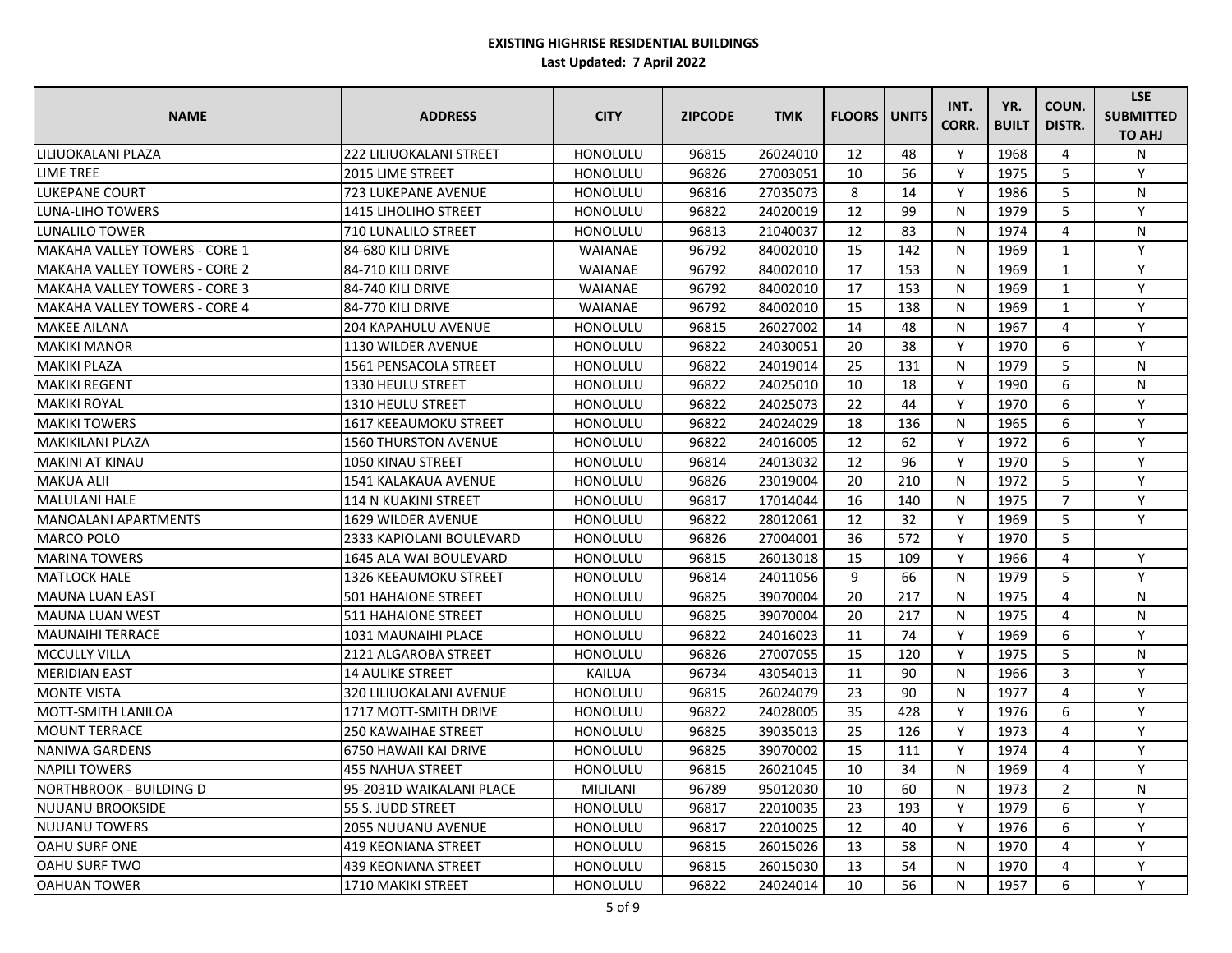| <b>NAME</b>                            | <b>ADDRESS</b>              | <b>CITY</b>     | <b>ZIPCODE</b> | <b>TMK</b> | <b>FLOORS</b> | <b>UNITS</b> | INT.<br>CORR. | YR.<br><b>BUILT</b> | COUN.<br>DISTR. | <b>LSE</b><br><b>SUBMITTED</b><br><b>TO AHJ</b> |
|----------------------------------------|-----------------------------|-----------------|----------------|------------|---------------|--------------|---------------|---------------------|-----------------|-------------------------------------------------|
| <b>OHUALANI</b>                        | 320 OHUA AVENUE             | <b>HONOLULU</b> | 96815          | 26025017   | 14            | 27           | N             | 1970                | 4               | Y                                               |
| <b>PACIFIC GRAND</b>                   | 747 AMANA STREET            | <b>HONOLULU</b> | 96814          | 23021025   | 22            | 360          | Y             | 1968                | 5               | Y                                               |
| <b>PACIFIC INTERNATIONAL</b>           | 2509 ALA WAI BOULEVARD      | <b>HONOLULU</b> | 96815          | 26025040   | 10            | 54           | N             | 1973                | 4               | Y                                               |
| <b>PACIFIC MANOR</b>                   | 785 KINAU STREET            | <b>HONOLULU</b> | 96813          | 21041013   | 9             | 48           | Y             | 1973                | 6               | Y                                               |
| IPACIFIC PALMS                         | <b>441 LEWERS STREET</b>    | HONOLULU        | 96815          | 26020069   | 10            | 40           | N             | 1969                | 4               | N                                               |
| <b>PACIFICANA APARTMENTS</b>           | <b>1125 YOUNG STREET</b>    | <b>HONOLULU</b> | 96814          | 24003003   | 10            | 69           | Y             | 1966                | 5               | N                                               |
| PAKALANA                               | <b>1571 PIIKOI STREET</b>   | <b>HONOLULU</b> | 96822          | 24020040   | 19            | 108          | Y             | 1976                | 5               | $\mathsf{v}$                                    |
| <b>PALMS OF KILANI</b>                 | 1060 KILANI AVENUE          | <b>WAHIAWA</b>  | 96786          | 74007001   | 8             | 46           | Y             | 1972                | $\overline{2}$  | N                                               |
| <b>PALO ALTO</b>                       | 1521 PUNAHOU STREET         | <b>HONOLULU</b> | 96822          | 28012049   | 16            | 30           | Y             | 1969                | 5               | Y                                               |
| <b>PAOAKALANI TOWER</b>                | <b>1583 KALAKAUA AVENUE</b> | HONOLULU        | 96826          | 23019004   | 16            | 150          | N             | 1969                | 5               | Y                                               |
| <b>PARKLAND GARDENS</b>                | 2714 KAHOALOHA LANE         | <b>HONOLULU</b> | 96826          | 27017006   | 16            | 96           | Y             | 1976                | 5               | N                                               |
| <b>PARKVIEW</b>                        | <b>240 MAKEE ROAD</b>       | <b>HONOLULU</b> | 96815          | 26028019   | 9             | 50           | Y             | 1964                | 5               | $\mathsf{v}$                                    |
| <b>PEARL ONE</b>                       | 98-500 KOAUKA LOOP          | <b>AIEA</b>     | 96701          | 98030053   | 22            | 300          | Y             | 1974                | 8               | Y                                               |
| <b>PEARL TWO</b>                       | 98-410 KOAUKA LOOP          | <b>AIEA</b>     | 96701          | 98039013   | 32            | 317          | Y             | 1975                | 8               | Y                                               |
| IPEARLRIDGE GARDENS AND TOWER - BLDG 7 | l98-1030 MOANALUA ROAD      | <b>AIEA</b>     | 96701          | 98039003   | 22            | 176          | Y             | 1976                | 8               | Y                                               |
| <b>PEARLRIDGE SQUARE</b>               | 98-288 KAONOHI STREET       | <b>AIEA</b>     | 96701          | 98039005   | 44            | 282          | Y             | 1981                | 8               | Y                                               |
| <b>PIIKOI PLAZA</b>                    | <b>725 PIIKOI STREET</b>    | <b>HONOLULU</b> | 96814          | 23014059   | 12            | 73           | Y             | 1976                | 5               | $\mathsf{v}$                                    |
| <b>PIIKOI TOWER</b>                    | <b>1556 PIIKOI STREET</b>   | <b>HONOLULU</b> | 96822          | 24019003   | 19            | 120          | N             | 1975                | 5               | Y                                               |
| <b>PIKAKE MANOR</b>                    | 3148 ALA ILIMA STREET       | <b>HONOLULU</b> | 96818          | 11058010   | 12            | 48           | N             | 1973                | $\overline{7}$  | Y                                               |
| IPLAZA AT HAWAII KAI                   | 6770 HAWAII KAI DRIVE       | <b>HONOLULU</b> | 96825          | 39070001   | 14            | 121          | N             | 1974                | 4               | Y                                               |
| PLEASANTON                             | <b>1710 PUNAHOU STREET</b>  | <b>HONOLULU</b> | 96822          | 24023013   | 11            | 49           | Y             | 1971                | 5               | Y                                               |
| <b>PLUMERIA HALE</b>                   | 2630 KAPIOLANI BOULEVARD    | <b>HONOLULU</b> | 96826          | 27018036   | 21            | 66           | N             | 1975                | 5               | Y                                               |
| <b>POHAI NANI</b>                      | 45-90 NAMOKU STREET         | <b>KANEOHE</b>  | 96744          | 45033003   | 14            | 188          | N             | 1962                | 3               | Y                                               |
| <b>POMAIKAI</b>                        | 1804 ALA MOANA BOULEVARD    | <b>HONOLULU</b> | 96815          | 26012007   | 18            | 34           | Y             | 1978                | 4               | Y                                               |
| <b>PRINCESS KEALOHA</b>                | <b>1333 HEULU STREET</b>    | HONOLULU        | 96822          | 24025039   | 12            | 72           | Y             | 1972                | 6               | Y                                               |
| <b>PRINCESS LEILANI</b>                | <b>1561 KANUNU STREET</b>   | <b>HONOLULU</b> | 96814          | 23021020   | 20            | 136          | Y             | 1970                | 5               | Y                                               |
| <b>PROSPECT TOWER</b>                  | 927 PROSPECT STREET         | <b>HONOLULU</b> | 96822          | 24015017   | 15            | 76           | N             | 1971                | 6               | Y                                               |
| PULELEHUA                              | 1624 DOLE STREET            | <b>HONOLULU</b> | 96822          | 28012058   | 14            | 53           | Υ             | 1975                | 5               | Y                                               |
| PUMEHANA APARTMENTS                    | 1212 KINAU STREET           | <b>HONOLULU</b> | 96814          | 24011039   | 21            | 80           | Υ             | 1972                | 5.              | Υ                                               |
| <b>PUNAHOU CHALET</b>                  | 1521 ALEXANDER STREET       | <b>HONOLULU</b> | 96822          | 28013099   | 16            | 88           | N             | 1976                | 5.              | $\vee$                                          |
| <b>PUNAHOU CIRCLE APARTMENTS</b>       | 1617 S BERETANIA STREET     | <b>HONOLULU</b> | 96826          | 28001042   | 12            | 96           | N             | 1964                | 5.              | N                                               |
| <b>PUNAHOU GARDENS</b>                 | 1550 WILDER AVENUE          | <b>HONOLULU</b> | 96822          | 24023033   | 13            | 190          | Y             | 1966                | 6               | Y                                               |
| <b>PUNAHOU MANOR</b>                   | <b>1805 POKI STREET</b>     | <b>HONOLULU</b> | 96822          | 24023005   | 12            | 43           | Y             | 1968                | 5               | Y                                               |
| <b>PUNAHOU ROYALE</b>                  | <b>1541 DOMINIS STREET</b>  | <b>HONOLULU</b> | 96822          | 24023026   | 14            | 99           | N             | 1973                | 6               | Y                                               |
| <b>PUNAHOU SUNSET</b>                  | <b>1617 CLARK STREET</b>    | <b>HONOLULU</b> | 96822          | 28012025   | 10            | 36           | Y             | 1974                | 5               | N                                               |
| <b>PUNAHOU TOWER</b>                   | <b>1621 DOLES TREET</b>     | <b>HONOLULU</b> | 96822          | 28012036   | 13            | 96           | Υ             | 1973                | 5.              |                                                 |
| <b>PUNAHOU VISTA</b>                   | 1635 DOLE STREET            | <b>HONOLULU</b> | 96822          | 28012043   | 14            | 25           | N             | 1971                | 5               | Y                                               |
| <b>QUEEN EMMA GARDENS KING TOWER</b>   | 1515 NUUANU AVENUE          | <b>HONOLULU</b> | 96817          | 21005004   | 25            | 176          | Y             | 1963                | 6               | N                                               |
| <b>QUEEN EMMA GARDENS PRINCE TOWER</b> | 1515 NUUANU AVENUE          | <b>HONOLULU</b> | 96817          | 21005004   | 9             | 235          | Y             | 1963                | 6               | N                                               |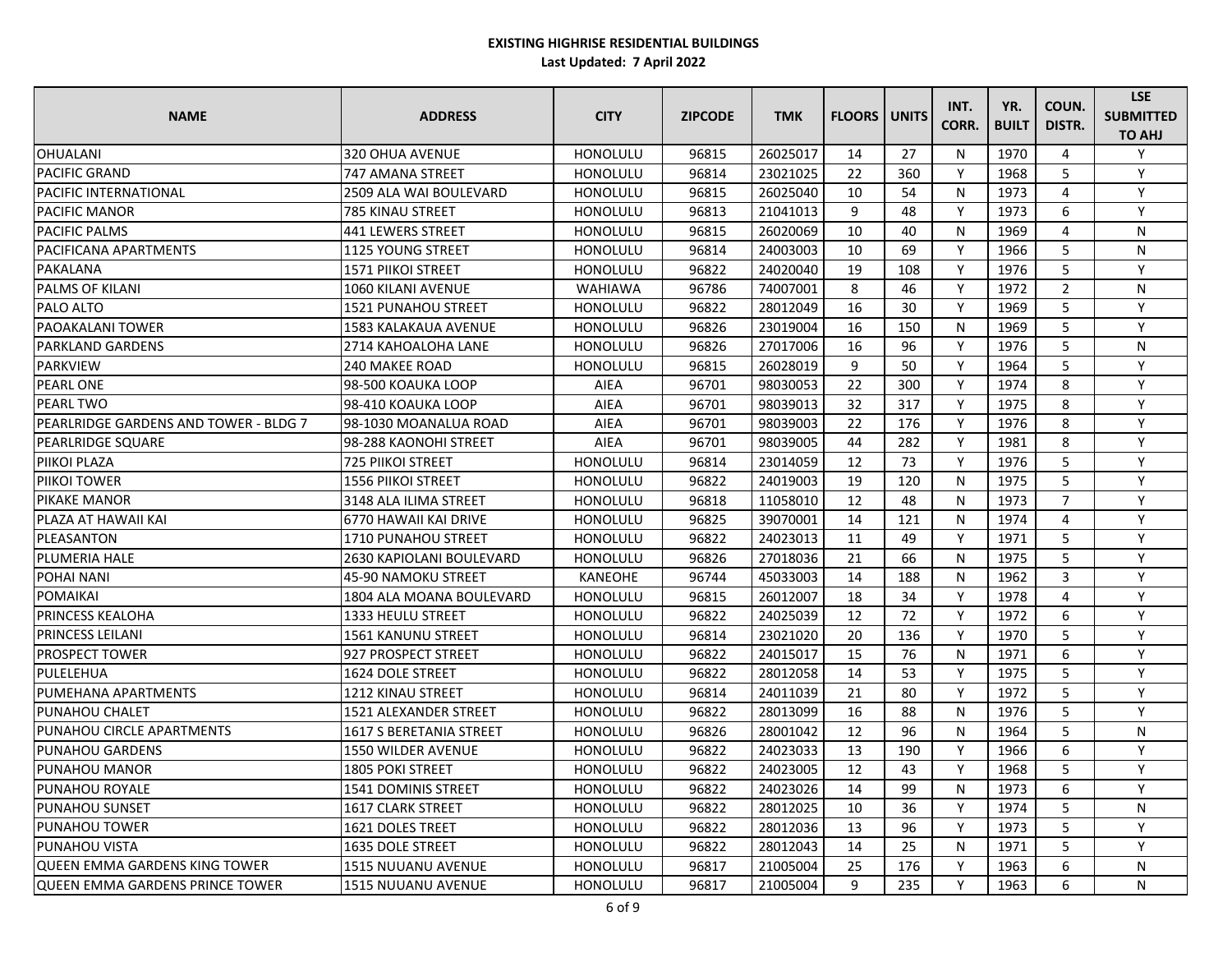| <b>NAME</b>                           | <b>ADDRESS</b>               | <b>CITY</b>     | <b>ZIPCODE</b> | <b>TMK</b> | <b>FLOORS</b> | <b>UNITS</b> | INT.<br>CORR. | YR.<br><b>BUILT</b> | COUN.<br>DISTR. | <b>LSE</b><br><b>SUBMITTED</b><br><b>TO AHJ</b> |
|---------------------------------------|------------------------------|-----------------|----------------|------------|---------------|--------------|---------------|---------------------|-----------------|-------------------------------------------------|
| <b>QUEEN EMMA GARDENS QUEEN TOWER</b> | <b>1515 NUUANU AVENUE</b>    | HONOLULU        | 96817          | 21005004   | 25            | 176          | Y             | 1963                | 6               | N                                               |
| <b>RAINBOW PLACE</b>                  | <b>2754 KUILEI STREET</b>    | <b>HONOLULU</b> | 96826          | 27017002   | 20            | 90           | Y             | 1976                | 5               | Y                                               |
| <b>REGENCY AT KAHALA</b>              | 4340 PAHOA AVENUE            | <b>HONOLULU</b> | 96816          | 35016016   | 24            | 88           | Y             | 1969                | 4               | Y                                               |
| <b>REGENCY TOWER</b>                  | <b>2525 DATE STREET</b>      | <b>HONOLULU</b> | 96826          | 27019015   | 42            | 238          | Y             | 1973                | 5               | Y                                               |
| <b>ROSALEI</b>                        | 445 KAIOLU STREET            | HONOLULU        | 96815          | 26017004   | 12            | 160          | Y             | 1954                | 4               | Y                                               |
| <b>ROSE TERRACE</b>                   | 1687 PENSACOLA STREET        | HONOLULU        | 96822          | 24030075   | 12            | 72           | Y             | 1973                | 6               | Y                                               |
| ROYAL ALOHA CONDOMINIUM               | 1909 ALA WAI BOULEVARD       | <b>HONOLULU</b> | 96815          | 26014026   | 16            | 143          | N             | 1969                | 4               | N                                               |
| <b>ROYAL COURT</b>                    | 920 WARD AVENUE              | <b>HONOLULU</b> | 96814          | 21044033   | 17            | 112          | Y             | 1971                | 6               | Y                                               |
| <b>ROYAL KUHIO CONDO</b>              | 2240 KUHIO AVENUE            | <b>HONOLULU</b> | 96815          | 26020058   | 39            | 385          | Y             | 1976                | 4               | Y                                               |
| <b>ROYAL TOWERS</b>                   | 5180 LIKINI STREET           | HONOLULU        | 96818          | 11058009   | 17            | 104          | N             | 1972                | $\overline{7}$  | N                                               |
| <b>ROYAL VISTA</b>                    | 1022 PROSPECT STREET         | HONOLULU        | 96822          | 22005004   | 12            | 60           | Y             | 1968                | 6               | ${\sf N}$                                       |
| <b>SAKURA</b>                         | 2029 NUUANU AVENUE           | <b>HONOLULU</b> | 96817          | 22010022   | 16            | 129          | Y             | 1962                | 6               | Y                                               |
| <b>SANS SOUCI</b>                     | 2877 KALAKAUA AVENUE         | <b>HONOLULU</b> | 96815          | 31032007   | 15            | 88           | N             | 1960                | 4               | Y                                               |
| <b>SCANDIA TOWERS</b>                 | <b>155 PAOAKALANI AVENUE</b> | <b>HONOLULU</b> | 96815          | 26027026   | 11            | 42           | Y             | 1967                | 4               | Y                                               |
| <b>SCENIC TOWER</b>                   | 796 ISENBERG STREET          | <b>HONOLULU</b> | 96826          | 27006007   | 19            | 162          | Y             | 1973                | 5               | Y                                               |
| <b>SEABREEZE</b>                      | <b>3065 KALAKAUA AVENUE</b>  | <b>HONOLULU</b> | 96815          | 31033059   | 11            | 10           | $\mathsf{N}$  | 1959                | 4               | Y                                               |
| <b>SEASIDE SUITES</b>                 | 440 SEASIDE AVENUE           | <b>HONOLULU</b> | 96815          | 26020001   | 10            | 62           | Y             | 1986                | 4               | Y                                               |
| <b>SEASIDE TOWERS CONDO</b>           | 435 SEASIDE AVENUE           | <b>HONOLULU</b> | 96815          | 26021025   | 15            | 126          | Y             | 1961                | 4               | Y                                               |
| <b>SEVENTEEN SEVENTEEN ALA WAI</b>    | 1717 ALA WAI BOULEVARD       | <b>HONOLULU</b> | 96815          | 26013013   | 30            | 283          | N             | 1969                | 4               | Y                                               |
| <b>SKY TOWER</b>                      | 1515 WARD AVENUE             | HONOLULU        | 96822          | 24015021   | 16            | 89           | Y             | 1967                | 6               | Y                                               |
| <b>SUMMER PALACE</b>                  | <b>1848 KAHAKAI DRIVE</b>    | HONOLULU        | 96814          | 23036020   | 24            | 146          | $\mathsf{N}$  | 1976                | 4               | Y                                               |
| <b>SUMMER VILLA</b>                   | <b>737 OLOKELE AVENUE</b>    | <b>HONOLULU</b> | 96816          | 27035079   | 16            | 84           | Y             | 1978                | 5               | N                                               |
| SUNSET LAKEVIEW - BUILDING A          | 3215 ALA ILIMA STREET        | <b>HONOLULU</b> | 96818          | 11060012   | 14            | 310          | N             | 1972                | $\overline{7}$  | Y                                               |
| <b>SUNSET LAKEVIEW - BUILDING B</b>   | 3215 ALA ILIMA STREET        | <b>HONOLULU</b> | 96818          | 11060012   | 14            | 310          | N             | 1972                | $\overline{7}$  | Y                                               |
| <b>SUNSET TOWERS</b>                  | 419 ATKINSON DRIVE           | HONOLULU        | 96814          | 23036001   | 20            | 81           | Y             | 1970                | 4               | ${\sf N}$                                       |
| <b>TERRACE TOWERS</b>                 | 2440 DATE STREET             | HONOLULU        | 96826          | 27015004   | 13            | 73           | $\mathsf{N}$  | 1966                | 5               | N                                               |
| <b>THE ALEXANDER</b>                  | 1505 ALEXANDER STREET        | HONOLULU        | 96822          | 28013042   | 13            | 72           | Y             | 1975                | 5               | Y                                               |
| <b>THE ALIKA</b>                      | 1414 ALEXANDER STREET        | <b>HONOLULU</b> | 96822          | 28012014   | 11            | 50           | N             | 1974                | 5               | Υ                                               |
| <b>THE BARCLAY</b>                    | 1400 PENSACOLA STREET        | <b>HONOLULU</b> | 96822          | 24017002   | 17            | 101          | N             | 1969                | 6               | N                                               |
| THE BEL AIRE                          | 2015 ALA WAI BOULEVARD       | <b>HONOLULU</b> | 96815          | 26015035   | 10            | 22           | Υ             | 1961                |                 |                                                 |
| THE CAMELOT                           | 1630 LIHOLIHO STREET         | HONOLULU        | 96822          | 24029023   | 23            | 190          | $\mathsf{N}$  | 1972                | 6               | N                                               |
| <b>THE CONSULATE</b>                  | 1634 MAKIKI STREET           | <b>HONOLULU</b> | 96822          | 24024022   | 11            | 66           | $\mathsf{N}$  | 1965                | 6               | Y                                               |
| THE CONTESSA                          | 2825 SOUTH KING STREET       | <b>HONOLULU</b> | 96826          | 27027023   | 37            | 144          | Y             | 1971                | 5.              | Y                                               |
| THE CORONET                           | 1314 VICTORIA STREET         | <b>HONOLULU</b> | 96814          | 24014052   | 19            | 71           | $\mathsf{N}$  | 1971                | 5               | Y                                               |
| THE HAUSTEN                           | 739 HAUSTEN STREET           | HONOLULU        | 96826          | 27010036   | 12            | 52           | N             | 1975                | 5               | Υ                                               |
| THE HIGHLANDER                        | 98-450 KOAUKA LOOP           | AIEA            | 96701          | 98012054   | 18            | 204          | Y             | 1974                | 8               | Y                                               |
| THE KALIA - BUILDING A                | 425 ENA ROAD                 | HONOLULU        | 96815          | 26012065   | 14            | 104          | N             | 1958                | 4               | N                                               |
| THE KALIA - BUILDING B                | 425 ENA ROAD                 | <b>HONOLULU</b> | 96815          | 26012001   | 14            | 104          | N             | 1959                | 4               | N                                               |
| THE KALIA - BUILDING C                | 425 ENA ROAD                 | <b>HONOLULU</b> | 96815          | 26012065   | 14            | 104          | N             | 1958                | 4               | N                                               |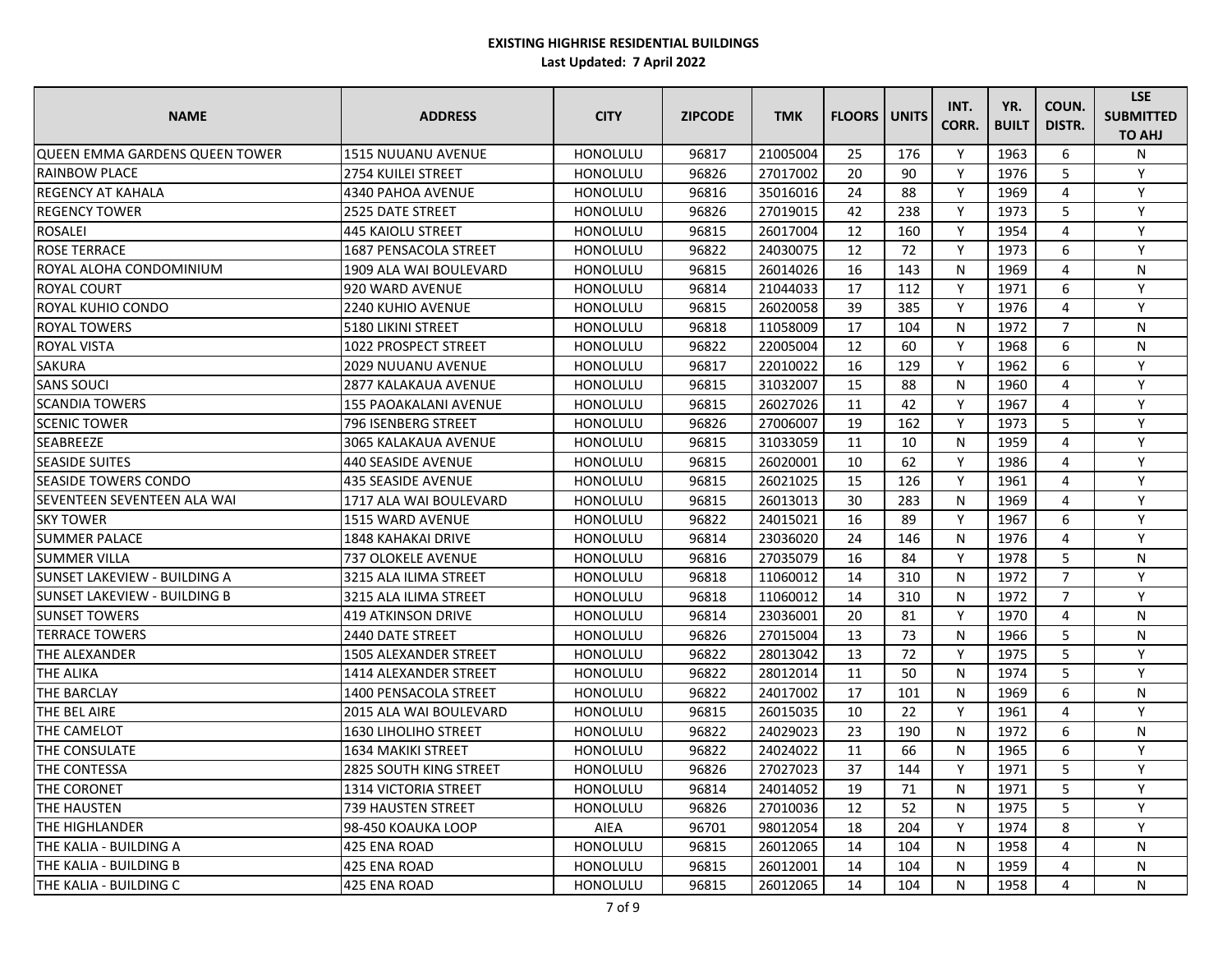| <b>NAME</b>                          | <b>ADDRESS</b>                 | <b>CITY</b>     | <b>ZIPCODE</b> | <b>TMK</b> | <b>FLOORS   UNITS</b> |     | INT.<br>CORR. | YR.<br><b>BUILT</b> | COUN.<br>DISTR. | <b>LSE</b><br><b>SUBMITTED</b><br><b>TO AHJ</b> |
|--------------------------------------|--------------------------------|-----------------|----------------|------------|-----------------------|-----|---------------|---------------------|-----------------|-------------------------------------------------|
| <b>THE KAMAAINA</b>                  | 1520 WARD AVENUE               | HONOLULU        | 96822          | 21039002   | 14                    | 56  | N             | 1967                | 6               | Y                                               |
| THE MAGELLAN                         | 410 MAGELLAN AVENUE            | HONOLULU        | 96813          | 21021045   | 10                    | 74  | N             | 1968                | 6               | Y                                               |
| THE MAILE TOWER                      | 1025 WILDER AVENUE             | <b>HONOLULU</b> | 96822          | 24016014   | 13                    | 24  | Y             | 1965                | 6               | Y                                               |
| THE NIIHAU                           | 247 BEACH WALK                 | <b>HONOLULU</b> | 96815          | 26003013   | 11                    | 43  | N             | 1959                | 4               | Y                                               |
| THE PALMS CONDOMINIUM                | 431 NAHUA STREET               | HONOLULU        | 96815          | 26021020   | 17                    | 140 | Y             | 1967                | 4               | Y                                               |
| THE PAVILION AT WAIKIKI              | 1925 KALAKAUA AVENUE           | HONOLULU        | 96815          | 26007006   | 30                    | 154 | Y             | 1974                | 5               | Y                                               |
| THE SANDALWOOD                       | 910 AHANA STREET               | HONOLULU        | 96814          | 23018029   | 12                    | 96  | N             | 1964                | 5               | N                                               |
| THE SEASHORE                         | 2450 KOA AVENUE                | <b>HONOLULU</b> | 96815          | 26023018   | 10                    | 57  | Y             | 1960                | 4               | N                                               |
| THE SURFVIEW                         | 1018 LUNALILO STREET           | <b>HONOLULU</b> | 96822          | 24017005   | 12                    | 96  | N             | 1970                | 6               | Y                                               |
| THE TOWERS AT KUHIO PARK - TOWER A   | 1475 LINAPUNI STREET           | HONOLULU        | 96819          | 13039010   | 16                    | 270 | N             | 1963                | $\overline{7}$  | N                                               |
| THE TOWERS AT KUHIO PARK - TOWER B   | 1545 LINAPUNI STREET           | HONOLULU        | 96819          | 13039009   | 16                    | 270 | N             | 1963                | $\overline{7}$  | N                                               |
| THE TOWN HOUSE                       | 1415 VICTORIA STREET           | HONOLULU        | 96822          | 24017056   | 17                    | 198 | Y             | 1960                | 6               | Y                                               |
| THE VILLA ON EATON SQUARE            | 400 HOBRON LANE                | <b>HONOLULU</b> | 96815          | 26013014   | 38                    | 429 | Y             | 1974                | 4               | Y                                               |
| THE WOODROSE                         | 780 AMANA STREET               | HONOLULU        | 96814          | 23021032   | 19                    | 143 | N             | 1967                | 5               | Y                                               |
| TRADEWINDS HOTEL - BUILDING A        | 1720 ALA MOANA BOULEVARD       | HONOLULU        | 96815          | 26011015   | 16                    | 240 | N             | 1961                | 4               | Y                                               |
| <b>TRADEWINDS HOTEL - BUILDING B</b> | 1720 ALA MOANA BOULEVARD       | HONOLULU        | 96815          | 26011015   | 16                    | 240 | N             | 1961                | 4               | Y                                               |
| <b>TRADEWINDS PLAZA</b>              | 2572 LEMON STREET              | HONOLULU        | 96815          | 26027020   | 11                    | 80  | Y             | 1979                | 4               | N                                               |
| <b>TROPIC SEAS - BUILDING A</b>      | 2943 KALAKAUA AVENUE           | <b>HONOLULU</b> | 96815          | 31032030   | 12                    | 48  | Y             | 1953                | 4               | Y                                               |
| <b>TWIN TOWERS</b>                   | 2085 ALA WAI BOULEVARD         | HONOLULU        | 96815          | 26016001   | 19                    | 72  | N             | 1967                | 4               | Y                                               |
| UNIVERSITY VILLA                     | 1025 KALO PLACE                | HONOLULU        | 96826          | 28024028   | 11                    | 80  | N             | 1975                | 5               | N                                               |
| <b>VICTORIA MANSION A</b>            | <b>1456 THURSTON AVENUE</b>    | HONOLULU        | 96822          | 24015005   | 14                    | 118 | N             | 1965                | 6               | N                                               |
| IVICTORIA PLAZA                      | 1441 VICTORIA STREET           | HONOLULU        | 96822          | 24015004   | 15                    | 72  | N             | 1968                | 6               | Y                                               |
| <b>NICTORIA TOWERS</b>               | 1420 VICTORIA STREET           | <b>HONOLULU</b> | 96822          | 24014004   | 17                    | 55  | N             | 1957                | 6               | $\mathsf{v}$                                    |
| <b>VILLAGE MALUHIA</b>               | 1535 PENSACOLA STREET          | HONOLULU        | 96822          | 24019010   | 11                    | 161 | Y             | 1969                | 5               | Y                                               |
| WAIKALANI WOODLANDS - BUILDING A     | 95-227 WAIKALANI DRIVE         | MILILANI        | 96789          | 95013028   | 12                    | 96  | N             | 1978                | $\overline{2}$  | Y                                               |
| WAIKALANI WOODLANDS - BUILDING B     | 95-257 WAIKALANI DRIVE         | MILILANI        | 96789          | 95013028   | 12                    | 48  | N             | 1978                | $\overline{2}$  | Y                                               |
| lWAIKALANI WOODLANDS - BUILDING C    | 95-269 WAIKALANI DRIVE         | MILILANI        | 96789          | 95013028   | 12                    | 72  | N             | 1978                | $\overline{2}$  | Y                                               |
| WAIKALANI WOODLANDS - BUILDING D     | 95-273 WAIKALANI DRIVE         | <b>MILILANI</b> | 96789          | 95013028   | 12                    | 72  | N             | 1978                | $\overline{2}$  | Y                                               |
| <b>WAIKELE TOWERS</b>                | 94-344 PUPUMOMI STREET         | WAIPAHU         | 96797          | 94039083   | 9                     | 50  | N             | 1971                | 8               | N                                               |
| <b>WAIKIKI IMPERIAL APARTMENTS</b>   | <b>225 LILIUOKALANI AVENUE</b> | HONOLULU        | 96815          | 26025032   | 10                    | 40  | N             | 1960                |                 | $\mathsf{v}$                                    |
| <b>WAIKIKI LANAIS</b>                | <b>2452 TUSITALA STREET</b>    | <b>HONOLULU</b> | 96815          | 26024069   | 21                    | 164 | Y             | 1977                | 4               | N                                               |
| <b>WAIKIKI PARK HEIGHTS</b>          | 2440 KUHIO AVENUE              | HONOLULU        | 96815          | 26024024   | 23                    | 269 | N             | 1974                | 4               | ٧                                               |
| <b>WAIKIKI SHORE APARTMENTS</b>      | 2161 KALIA ROAD                | HONOLULU        | 96815          | 26004012   | 15                    | 168 | N             | 1959                | 4               | Y                                               |
| <b>WAIKIKI SKYLINER</b>              | 2415 ALA WAI BOULEVARD         | <b>HONOLULU</b> | 96815          | 26024074   | 20                    | 122 | Y             | 1966                | 4               | Y                                               |
| <b>WAIKIKI SKYTOWER</b>              | 2410 CLEGHORN STREET           | HONOLULU        | 96815          | 26024053   | 30                    | 102 | Y             | 1977                | 4               | Y                                               |
| <b>WAIKIKI TOWNHOUSE</b>             | 2421 TUSITALA STREET           | HONOLULU        | 96815          | 26024059   | 30                    | 108 | Y             | 1979                | 4               | N                                               |
| <b>WAIKIKI WALINA APARTMENTS</b>     | 441 WALINA STREET              | HONOLULU        | 96815          | 26021018   | 10                    | 75  | Y             | 1969                | 4               | <b>V</b>                                        |
| <b>WAILANA AT WAIKIKI</b>            | 1860 ALA MOANA BOULEVARD       | HONOLULU        | 96815          | 26012002   | 23                    | 198 | N             | 1968                |                 | Y                                               |
| <b>WAIPUNA</b>                       | 469 ENA ROAD                   | HONOLULU        | 96815          | 26013002   | 38                    | 406 | N             | 1971                |                 | Y                                               |